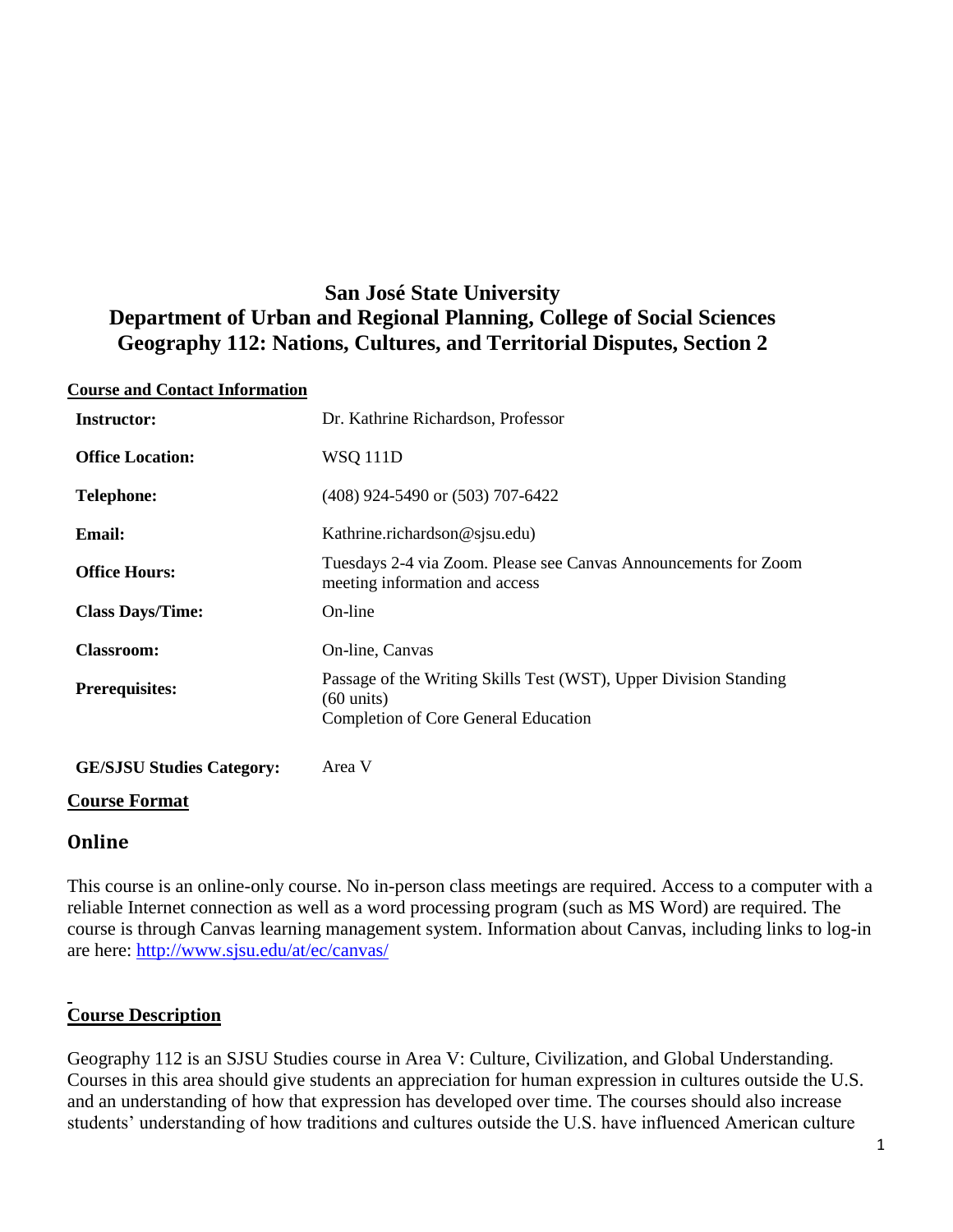and society, as well as how cultures in general both develop distinctive features and interact with other cultures. Specifically, this course is a geographic exploration of some of the most pressing contemporary world issues in politics, economy, security, human-environment relations and the interaction of cultures. Reading and writing assignments, and short chapter film clips are all used to gain a better understanding of these complex problems and their geographic dimensions. Students will develop their ability to think critically, independently, relationally, and contextually, and to communicate their views effectively, particularly in writing.

#### **Learning Outcomes - Upon successful completion of this course, students will be able to:**

**LO1** Compare systematically the ideas, values, images, cultural artifacts, economic structures, technological developments, and/or attitudes of people from more than one culture outside the U.S. (Journal responses, chapter quizzes, and final reflections essay)

**LO2** Identify the historic context of ideas and cultural traditions outside the U.S., and how they have influenced American culture. (Journal responses, chapter quizzes, and final reflections essay)

**LO3** Explain how a culture outside the U.S. has changed in response to internal and external pressure. (Journal responses, chapter quizzes, and final reflections essay).

## **Required Text:**

**Payne, R. (2017)** *Global Issues: Politics, Economics, and Culture***. 5th Edition. Pearson.** 

## **ISBN: 9780134625454**

**Must purchase Revel Access via SJSU Bookstore for this course or directly through Pearson (our book publisher).**

## **Prerequisites and Requirements**

- Passage of the Writing Skills Test (WST)
- Upper Division Standing (60 units)
- Completion of Core General Education
- You are responsible for understanding the politics and procedures about add/drops, academic renewal, withdrawal, etc. found at:

http://www.sjsu.edu/studentconduct/docs/Student%20Conduct%20Code%202013.pdf

**Writing:** The minimum writing requirement for this course is 3000 words in a language and style appropriate to the discipline. Writing will be assessed for clarity, accuracy and conciseness as well as content. The writing requirement will be met through each Chapter's Journal responses. (See below for more details.)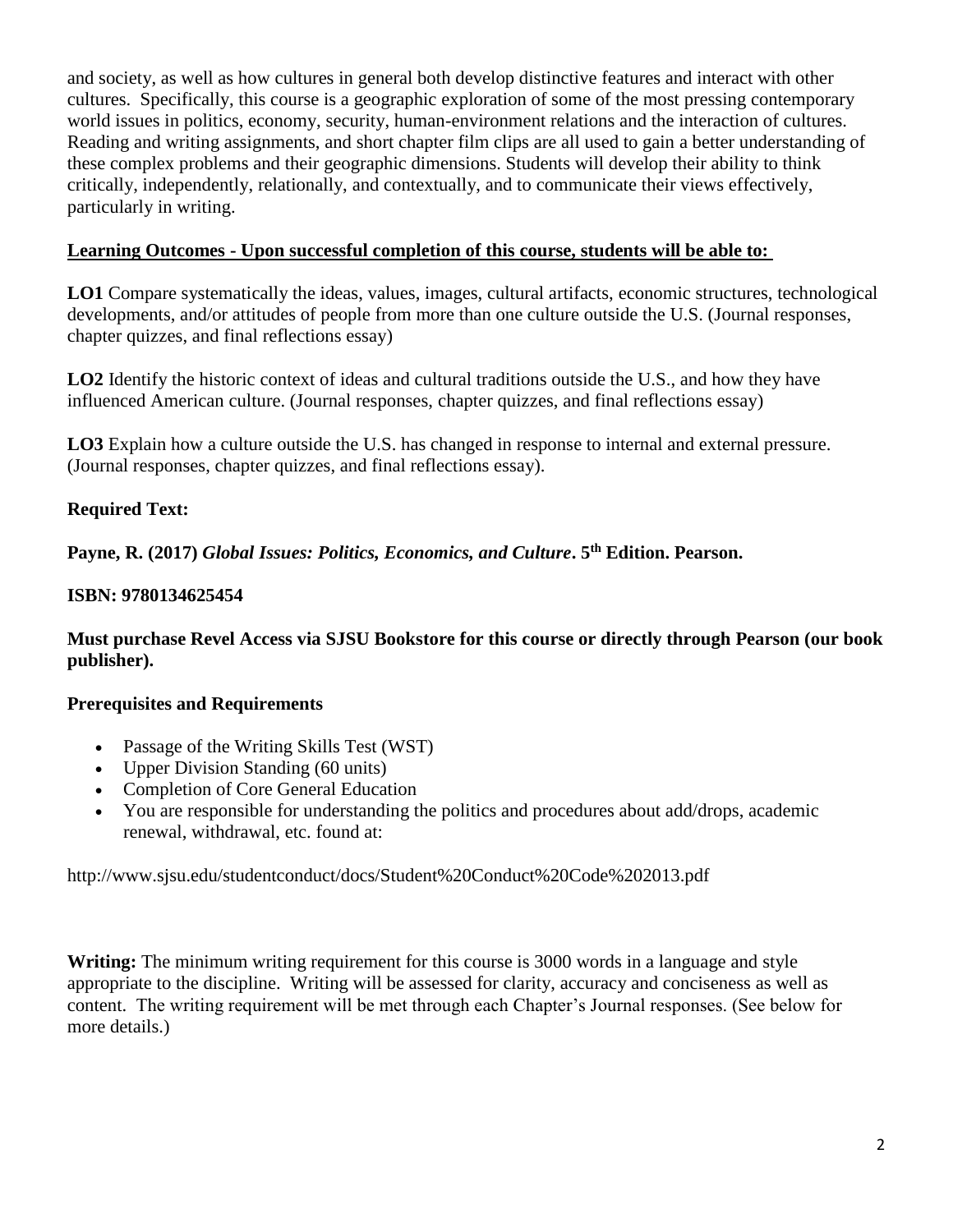#### **Course Requirements:**

**Chapter Quizzes [70%]:** At the end of every Chapter, there is a 15 question multiple choice quiz. The quizzes are open Etext, so feel free to consult the text for your answers. You will have three chances for every answer with your second answer being worth only .75 points and your possibly third answer being work only .5 points. Thus, please remember that for every time that you try to answer the question after your first attempt, you will not receive full points. In sum, I make each quiz worth 10 points – although the online quiz marks it out of 75 points.

**Chapter "Journal" Responses [14%]:** For every chapter that we cover, there are "Journal" responses sprinkled throughout the text (anywhere between 5-12 per chapter). Thus, you will be required to respond to **EACH** of these responses with **at least** three to four well written sentences, which demonstrate that you have read the material and thought deeply about it. You will receive a total of 2 points per chapter if you respond intelligently to each of these "Journal" prompts. (Make sure you read your response out loud to yourself and spellcheck it before submitting it.:)

**Final Course Reflections Paper [16%]:** There is a final paper required for this course – a short essay (about 2-3 pages) based on your learning and understanding of a select current world issue as a result of this class (and other relevant outside experiences). Per our Canvas Course site, you will have a choice of writing on ONE of the four designated topic areas, which include the following: 1. Global Trade Relations; or, 2. Human Rights in a Global Context; or, 3. The Struggle for Global Supremacy; or, 4. Actors in Globalization. The final paper/exam is worth 16 points or 16% of your final grade. More details on this assignment will be available via our Canvas course site later in the term. The final course paper is worth 16 points, or 16% of your overall mark. Please note: Ignore the 400-point allocation on our course web site for this assignment. I mark your paper, and I will override the course online points when we get to that point in the term.

| <b>Assignment</b>               | Points (% of Total)        |  |  |
|---------------------------------|----------------------------|--|--|
| Quizzes (7)                     | 10 points each (70% total) |  |  |
| Chapter "Journal" Responses (7) | 2 points each $(14%)$      |  |  |
| <b>Final Course Paper</b>       | 16 points (16%)            |  |  |
| Total                           | $100(100\%)$               |  |  |

## **Final Examination or Evaluation**

#### **The final exam (Chapter 11 Quiz) will be online on Wednesday, December 9, and based on course materials from Chapter 11 of the required online text.**

| Gruue Scuie    |                     |                |                     |
|----------------|---------------------|----------------|---------------------|
| <b>Percent</b> | <b>Letter Grade</b> | <b>Percent</b> | <b>Letter Grade</b> |
| 95-100         | A                   | 77-79          |                     |
| 90-94          | A-                  | 74-76          |                     |
| 87-89          | B+                  | 70-73          |                     |
| 84-86          | В                   | 60-69          |                     |
| 80-83          | B-                  | <60            | F                   |

*Grade Scale*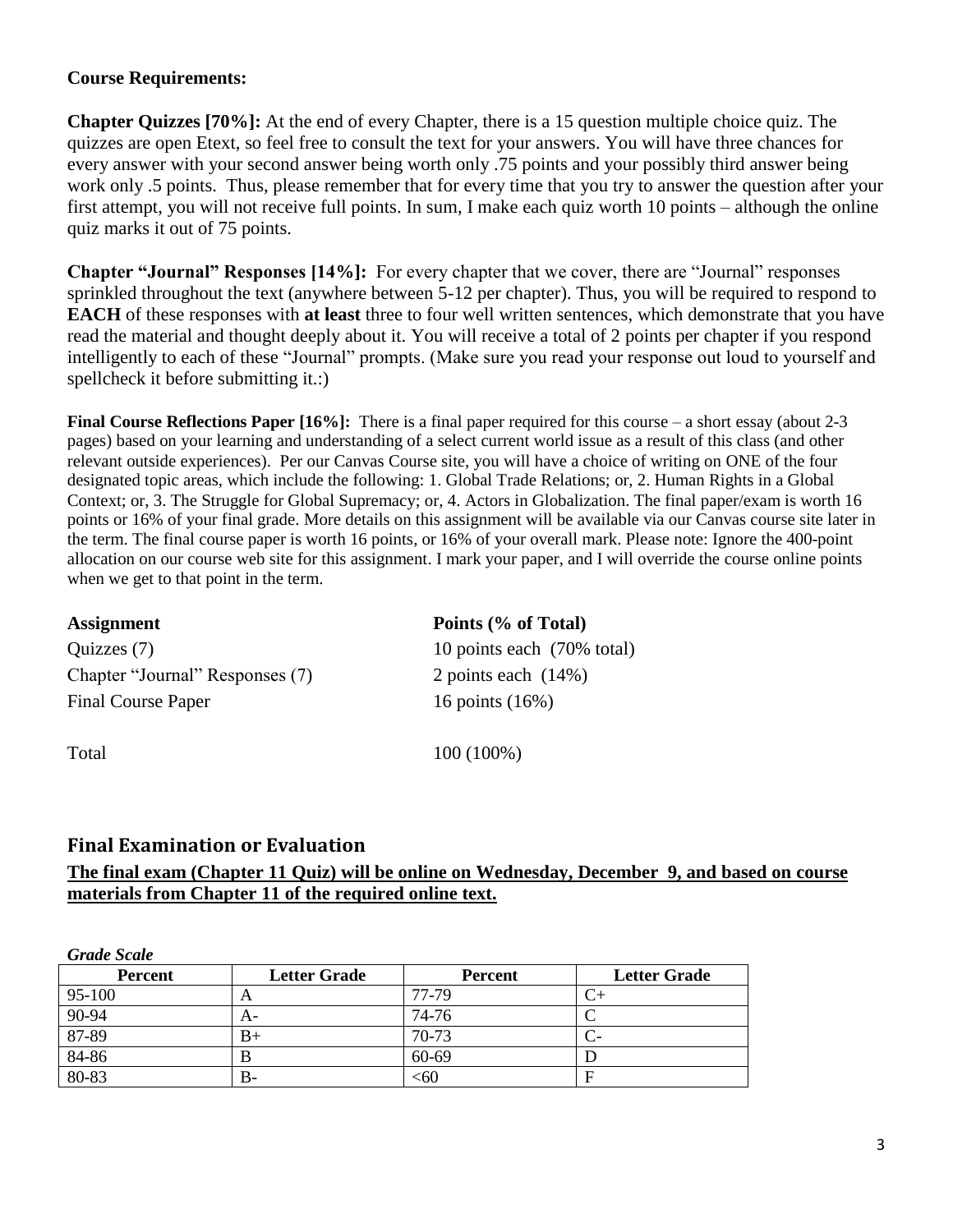Consent for Recording of Class and Public Sharing of Instructor Material: Common courtesy and professional behavior dictate that you notify someone when you are recording him/her. You must obtain the instructor's permission (namely me) to make audio or video recordings in this class. Such permission allows the recordings to be used for your private, study purposes only. The recordings are the intellectual property of the instructor; you have not been given any rights to reproduce or distribute the material.

**Grading Policies:** A strong performance in all areas of assessment is necessary to achieve the highest grade in this course. **Please remember that this course must be passed with a C or better as a CSU graduation requirement.**

Please remember that success in this course is based on the expectation that students will spend, for each unit of credit, a minimum of 45 hours over the length of the course (normally three hours per unit per week) for instruction, preparation/studying, or course related activities, including but not limited to internships, labs, and clinical practica.

Other course structures will have equivalent workload expectations as described in the syllabus.

For more information see: [University Syllabus Policy S16-9](http://www.sjsu.edu/senate/docs/S16-9.pdf) at http://www.sjsu.edu/senate/docs/S16-9.pdf.

Office of Graduate and Undergraduate Programs' [Syllabus Information web page](http://www.sjsu.edu/gup/syllabusinfo/) at http://www.sjsu.edu/gup/syllabusinfo/

## **University Policies (Required)**

Per University Policy S16-9, university-wide policy information relevant to all courses, such as academic integrity, accommodations, etc. will be available on Office of Graduate and Undergraduate Programs' [Syllabus Information web page](http://www.sjsu.edu/gup/syllabusinfo/) at<http://www.sjsu.edu/gup/syllabusinfo/>